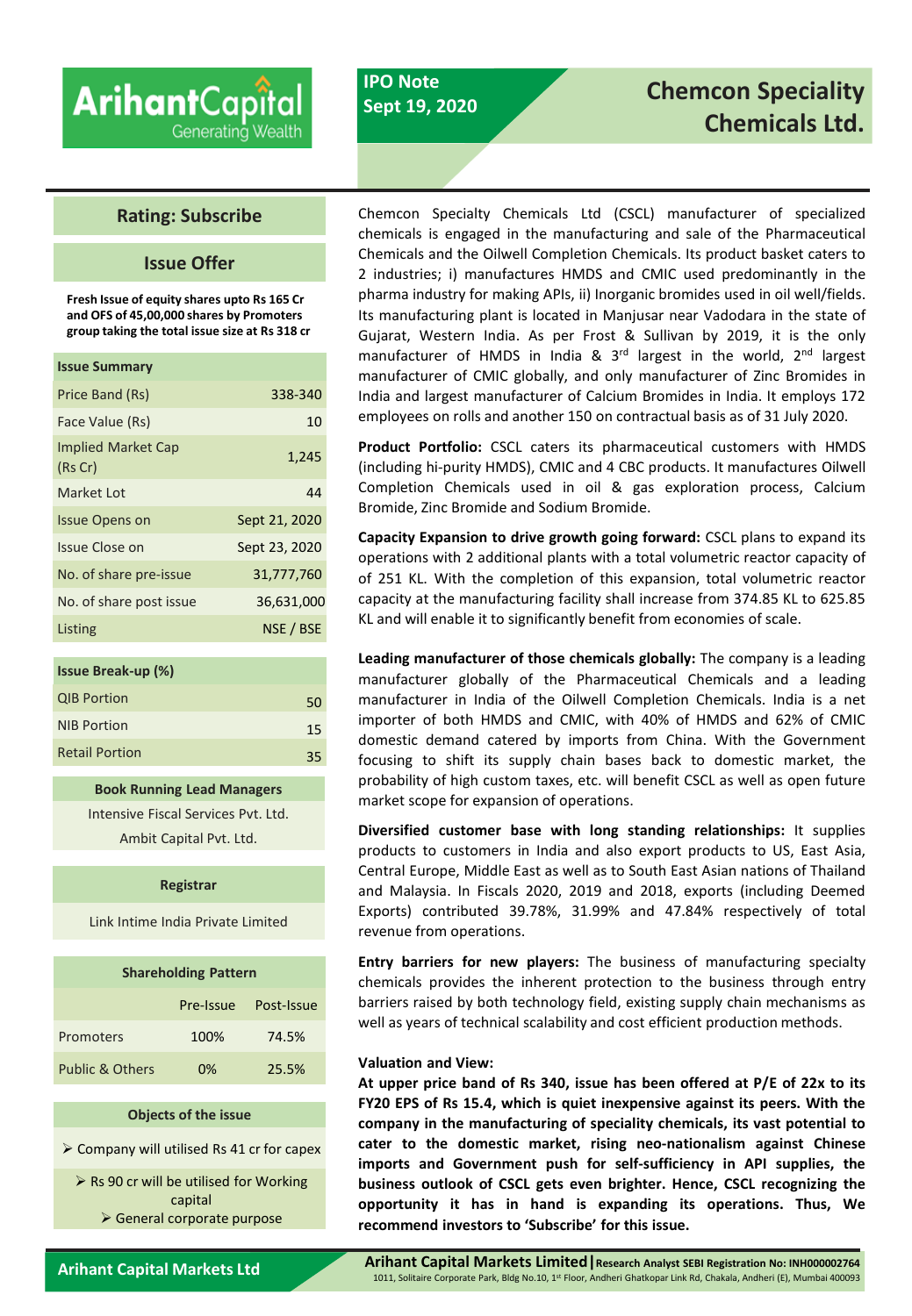## **Product Portfolio of the Company**

**Pharmaceutical Speciality Chemicals:** Company produces HMDS and CMIC primarily for its pharma clients.

- A) HMDS (Hexamethyldisilane): Chemcon is the only manufacturer of HMDS in India and is the 3<sup>rd</sup> largest manufacturer of HMDS globally. HMDS is used primarily in Pharma industry for the synthesis of antibiotics, e.g. Penicillin, Cephalosporins, their derivatives and Azacytidine, etc.
- B) CMIC (chloromethyl isopropyl carbonate): Chemcon is the 2<sup>nd</sup> largest producer of CMIC globally and largest in India. CMIC belongs to the category of pharma intermediates product. It is primarily used in the synthesis of anti-AIDS and anti-hepatitis B and other anti-viral drugs.

#### **Oilwell Completion Chemicals:**

**A) Bromides:** Chemcon is the only manufacturer of zinc bromides and largest manufacturer of Calcium Bromides in India. Chemcon is in the manufacturing of Calcium, Zinc and Sodium Bromides which are applicable for the completion of process of exploration of Oil and natural gas.

### **Revenue by Segment**

| <b>Revenue by Operations Mix (%)</b> | <b>FY18</b> | <b>FY19</b> | <b>FY20</b> |
|--------------------------------------|-------------|-------------|-------------|
| Pharmaceutical Chemicals (%)         | 62.2        | 63.1        | 63.8        |
| Domestic (%)                         | 70.1        | 75.1        | 84.0        |
| Export (%)                           | 29.9        | 24.9        | 16.0        |
| Oilwell Completion Chemicals (%)     | 35.6        | 35.3        | 33.5        |
| Domestic (%)                         | 18.8        | 54.1        | 11.7        |
| Export (%)                           | 81.3        | 45.9        | 88.3        |

## **Financial Performance**

| <b>Key Financial Metrics (in Rs Cr)</b> | <b>FY18</b> | <b>FY19</b> | <b>FY20</b> |
|-----------------------------------------|-------------|-------------|-------------|
| Revenue from Operations                 | 158         | 303         | 262         |
| Growth (%)                              |             | 92.4        | $-13.6$     |
| <b>EBITDA</b>                           | 45          | 66          | 70          |
| EBITDA Margin (%)                       | 28.6        | 21.7        | 26.8        |
| <b>PAT</b>                              | 26          | 43          | 49          |
| Growth (%)                              |             | 63.2        | 13.5        |
| PAT Margin (%)                          | 16.7        | 14.2        | 18.6        |
| <b>EPS</b>                              | 8.3         | 13.5        | 15.4        |
| <b>BVS</b>                              | 16.9        | 30.1        | 44.9        |
| Net Debt to Equity                      | 0.29        | 0.22        | 0.21        |
| <b>ROCE</b>                             | 62.1        | 53.9        | 37.9        |
| <b>ROE</b>                              | 49.2        | 44.9        | 34.2        |

#### **Peer Group Comparison**

| <b>Comparison among Listed Peers</b> | <b>Face Value</b> | <b>Revenue</b> | <b>EPS (diluted)</b> | P/E | <b>RoNW</b> | <b>NAV per</b><br>share |
|--------------------------------------|-------------------|----------------|----------------------|-----|-------------|-------------------------|
| <b>Chemcon Speciality Chemicals</b>  | 10                | 262            | 15.4                 | 22  | 34.23       | 44.9                    |
| Aarti Industries Limited             | 5                 | 3,994          | 30                   | 33  | 18.04       | 166.6                   |
| Vinati Organics Limited              | 1                 | 1,029          | 32.5                 | 30  | 26.09       | <b>124.5</b>            |
| Sudarshan Chemical Industries        | 2                 | 1,518          | 21.5                 | 19  | 23.51       | 91.4                    |
| <b>Atul Limited</b>                  | 10                | 3,906          | 215.8                | 23  | 20.85       | 1,035.10                |
| <b>Paushak Limited</b>               | 10                | 138            | 113.3                | 31  | 15.36       | <b>737.3</b>            |
| Fine Organic Industries              | 5                 | 1,026          | 54.3                 | 39  | 26.4        | 205.7                   |
| Neogen Chemicals Ltd.                | 10                | 306            | 12.3                 | 44  | 18.36       | 67.2                    |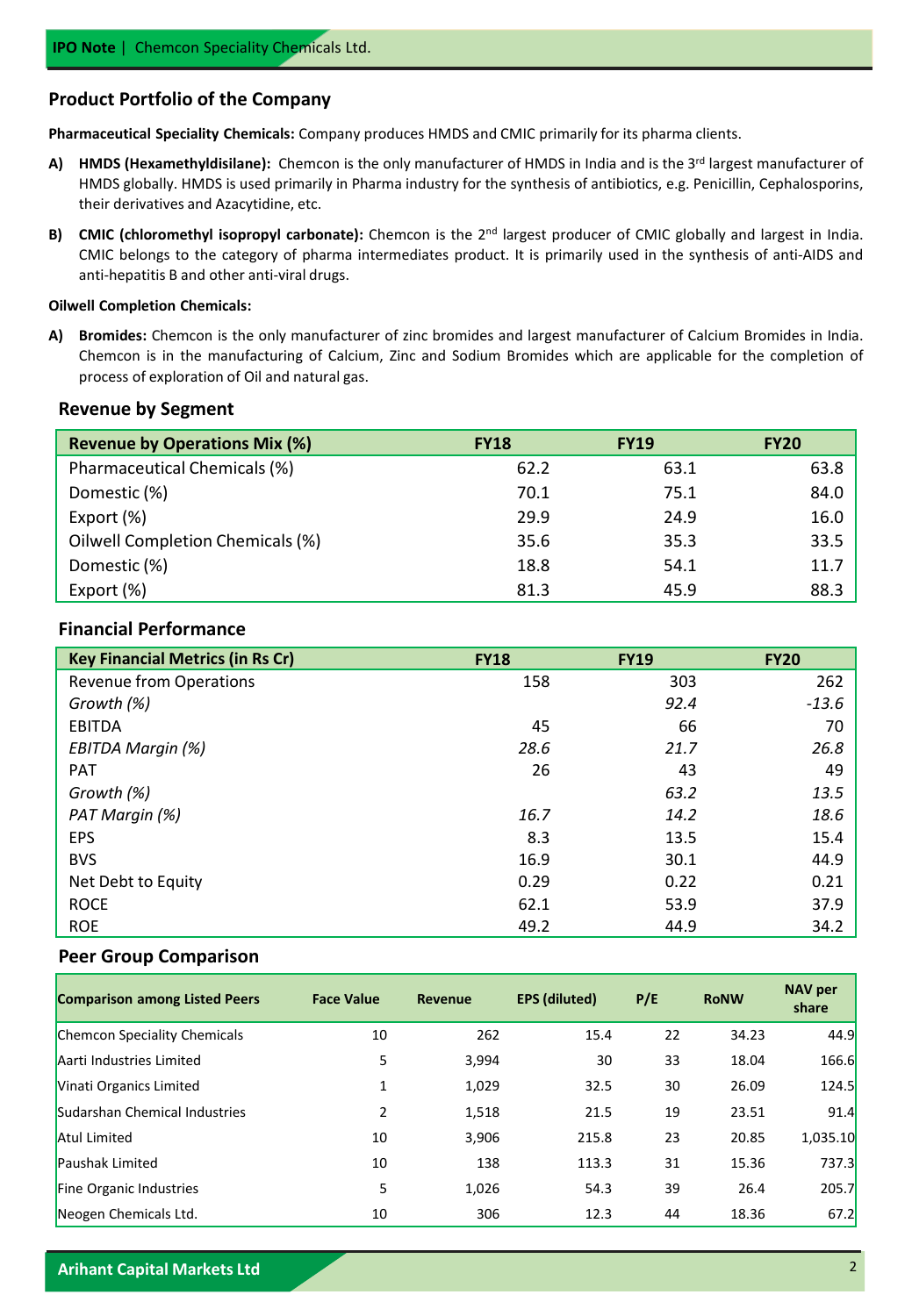#### **Management**

| <b>Management Team</b>       | <b>Position</b>                | Description                                                                                                                                                                                                                                                                                                                                                              |
|------------------------------|--------------------------------|--------------------------------------------------------------------------------------------------------------------------------------------------------------------------------------------------------------------------------------------------------------------------------------------------------------------------------------------------------------------------|
| Kamalkumar Rajendra Aggarwal | Managing<br><b>Director</b>    | $ He$ holds a diploma in petrochemical technology (plastic technology) the<br>Chairman & Maharaja Sayajirao University of Baroda, Gujarat. In the past, he was<br>associated with CEPL in the capacity of director. He has more than $23$<br>years of experience in the specialised chemicals industry. He has been<br>on the Board since January 19, 2004               |
| Rajesh Chimanlal Gandhi      | CFO &<br>Director              | He holds a bachelor's degree in commerce from Gujarat University,<br>Gujarat. In the past, he was associated with CEPL in the capacity of<br>Whole Time Accounts & Finance Manager. He has more than 20 years of experience<br>in finance & accounts and related operations. He has been on the Board<br>since May 1, 2012.                                              |
| Navdeep Naresh Goyal         | Deputy<br>Managing<br>Director | He has obtained a passing certificate for completion of his higher<br>secondary examinations from the Gujarat Secondary & Higher<br>Secondary Education Board, Gandhinagar. He is currently associated<br>with SILPL in the capacity of director (operations). He has more than 10<br>years of experience in operations. He has been on the Board since April<br>1,2015. |
| Himanshu Purohit             | Whole Time<br>Director         | He holds a master's degree in science in inorganic chemistry from the<br>Sardar Patel University, Gujarat. In the past, he has been associated with<br>CEPL in the capacity of production manager. He has more than 20 years<br>of experience in production related operations. He has been on the<br>Board since May 1, 2012.                                           |

#### **Covid-19 Impact on Company's Business**

Ever since the Government imposed lockdown in response to the spread of Covid-19, the manufacturing industry across the nation suffered due to closure of operations. However, since Chemcon's products are used in the Pharma industry, the company's operations came under the essential goods manufacturing and the plant was closed only for the duration of March 24 till March 31, 2020, and Chemcon re-started its plant operationsfrom April 1, 2020.

## **Key Risks**

- ➢ **Pandemic induced lockdown:** The company could face pandemic induced lockdown constraining its supplies of raw materials due to stressed logistics and unavailability of manpower.
- ➢ **Business Competition from Chinese Players:** China is a known for its notoriety regarding dumping its produce to certain markets at throw-away prices in order to hamper and ultimately kill the domestic players. However, the Government of India has taken that in recognition, and is pushing private companies for domestic sourcing of raw materials as well as producing APIs within India and discouraging Chinese Imports.
- ➢ **Fire-safety and handling of Chemicals at Plant:** In FY18, the company witnesses fire related incident at its HMDS manufacturing facility leading to a fall in available annual capacity of HMDS.

## **Major Customers**

CSCL sells its products to domestic market as well as it exports to foreign customers (39.8% of revenue came from exports in FY20). Chemcon sells its products in countries such as United States of America, Italy, South Korea, Germany, People's Republic of China, Japan, United Arab Emirates, Serbia, Russia, Spain, Thailand and Malaysia.